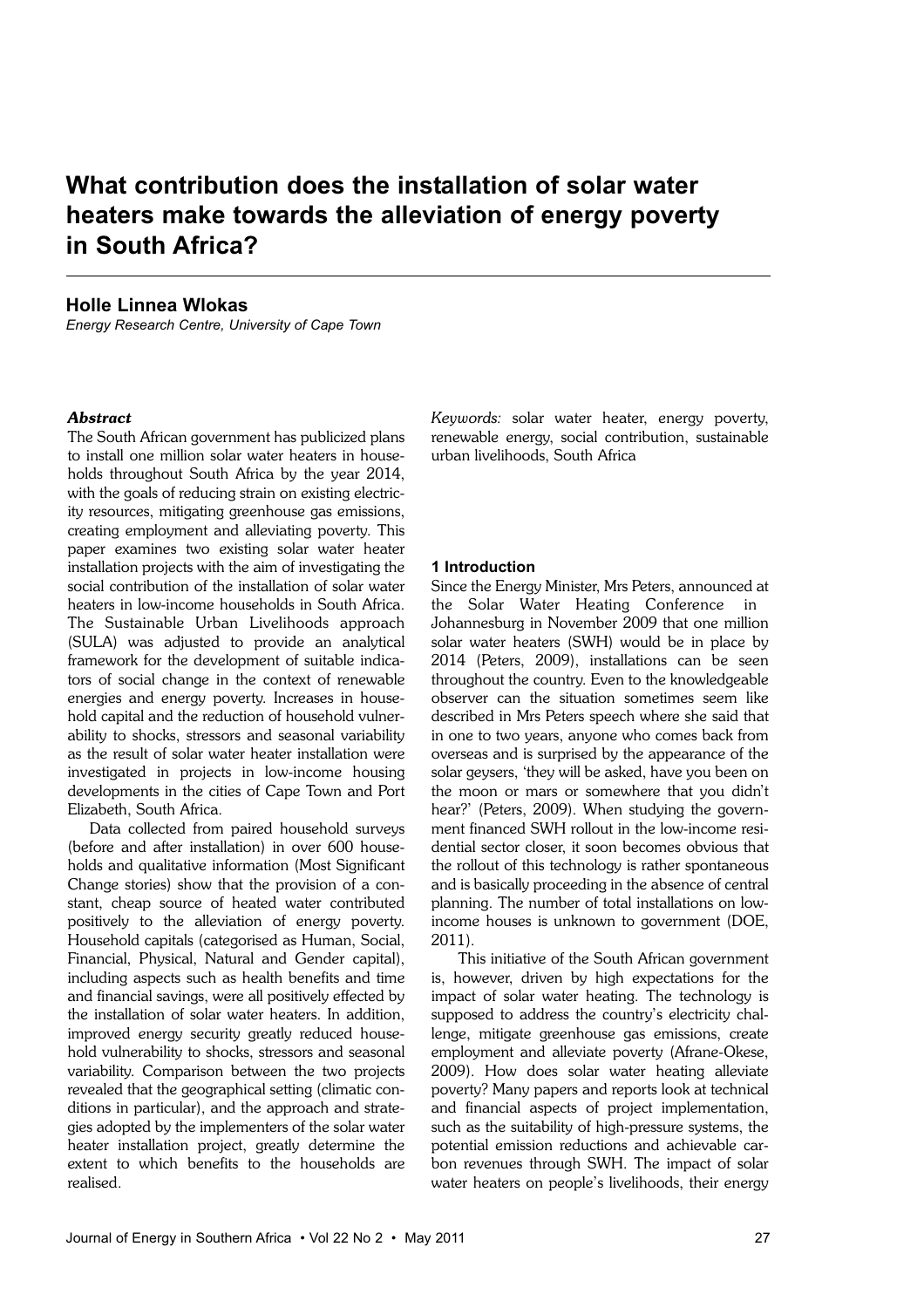use and their behaviour regarding water consumption remains largely unexplored. The aim of the South African government's mass SWH roll-out is to contribute to poverty alleviation and yet the positive social contribution of the installation of solar water heaters on low-income households has empirically not been sufficiently tested.

This paper explores the assumption that solar water heaters installed in low-income households increase the household's capital and decreases the vulnerability of the households to poverty. The research supports the discussion around the social benefits of renewable energy, looking at solar water heaters in particular and debates it in the context of appropriate project implementation. Data and information are drawn from household surveys and qualitative research undertaken in two SWH projects implemented in South Africa.

## **2 International and local expectations of the social contribution of solar water heating**

Solar water heating is not a new innovation; it has been tested in many countries. South Africa is ranked 35th despite the fact that it has 'annual 24 hour global solar radiation average of about 220 W/m<sup>2</sup> ' and 'one of the highest in the world' (Department of Minerals and Energy, 2009).

There was a worldwide operating solar thermal heat capacity of 147 GW in 2007 and yet information about the social benefits of SWH installed in residential houses is not readily available. The Renewable Energy Policy Network for the 21 Century speaks about solar water heating as having the potential to 'partially or wholly substitute the use of electricity, LPG, and oil for water heating in areas with sufficient solar radiation' (REN21 Renewable Energy Policy Network, 2005). The financial aspect is found to be the major benefit for households in a SWH pilot project in Zimbabwe- 'from an individual household accounting perspective, SWH use saves about [US] \$1000 in discounted water heating costs over a 15-year period' (Batidzirai, 2009). Despite the long pay-back period for low-income households, definite benefits of the installed technology are expenditure savings for fuel, independence from energy prices and reduction of external costs associated with air pollution from wood combustion, paraffin poisoning, fires and burns and wood collection (Batidzirai, 2009).

Manyaapelo's (2000) research around consumer responses on a mobile solar water heating system in South Africa was based on similar conceptual ideas. Manyaapelo describes a chain of associated risks with the use of fuels for heating water in a lowincome household which could be mitigated through the usage of a SWH.

Warm water is essential for the preparation of many staple foods, and even more relevant to

proper hygiene (..) When fuels are burnt inside the home, air quality and safety deteriorate. Fires are a frequent event in such households, as is paraffin poisoning. Smoke causes respiratory and eye, nose and throat ailments. The carbon monoxide from poorly designed and serviced stoves deteriorates brain functions, impacting productivity, and the ability to learn.

The social contribution of 100 solar water heaters installed in low-income households in Durban was researched with a baseline and a follow up household survey. The results are

- The majority of households stated that they use less fuel in general than before the installation.
- Fewer households use wood and LPG and more households use electricity and paraffin for water heating.
- The financial savings due to the SWH are estimated by 70% of the respondents to be between R50 and R100 per month.
- Almost every respondent of the follow up survey would recommend the installation to friends (Cawood, 2004).

Environmental and economic benefits from SWH are outstanding, but social benefits linked to the reduction of the fossil fuel usage of households are also possible. Han *et al.* (2009) find that SWH allows the inhabitants of the Chinese city Zhejiang to live more healthy lives – fuel costs are lower, indoor air quality is improved and electric shocks from electric water heaters are less frequent. Additional observations from the All-China Women's Federation show that laundry and dish washing with cold water is the main cause for the extremely common incidence of rheumatoid arthritis suffering, particularly among women. 'SWH introduction increases the availability and use of hot water and, thus, reduces the prevalence of rheumatoid arthritis' (Han, 2010).

Taking the information from these publications it seems that the benefits of SWH installations on lowincome households are: fuel expenditure savings, improved health (respiratory, orthopaedic and rheumatic) and reduced risk associated with fuel usage (electric shocks, paraffin poisoning, burns and fires). A further benefit is highlighted by Mokwena (2009) as she concludes in her report about South African municipal responses to climate change that in the case of solar water heater installations for low-income housing 'it has been possible to strike this policy balance between addressing the immediate needs of citizens and addressing climate change through an integrated policy approach' (Mokwena, 2009).

As well as academic literature and project reports, the Project Design Documents (PDD) and Program of Activities (PoA) Design Document of Clean Development Mechanism projects have been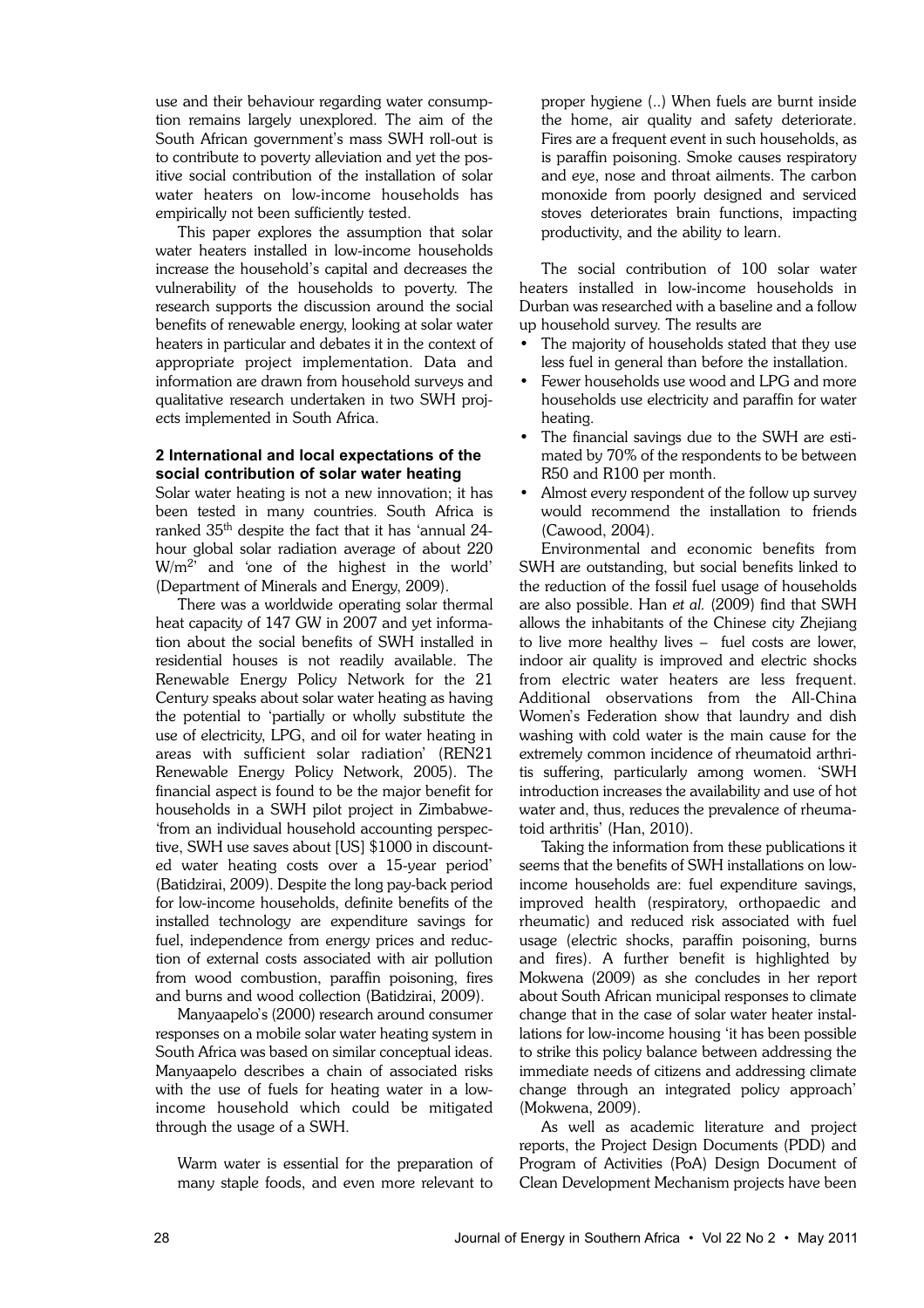reviewed. The most common social benefit mentioned in them is the improvement of indoor air quality (Tunisia, 2009) (Kuyasa, 2005). A project in Vietnam also talks about the reduced risk of electric shocks as experienced by the Chinese (Vietnam, 2009).

Most of the benefits mentioned above are also expressed in the project documentation of the two case study projects – the Kuyasa CDM Project and the Zanemvula SWH Project. The Kuyasa CDM Project has a strong focus on the social benefits of the project intervention and has even done a preinstallation study which concluded that job creation through installation and maintenance of the technology, annual energy expenditure savings around R625 per household and improved health are possible outcomes of the project (Kuyasa, 2005). This project was the first project from Africa to be registered under the Clean Development Mechanism and was awarded with the Gold Standard Award for carbon projects with a particular focus on sustainable development soon after its inception. The pre-installation assessment finds that the ten installed pilot SWH 'had a substantial impact on the livelihoods of the ten households' (Cousins, 2003). The technology was found to be 'admired and appreciated by the households' and 'significant energy savings' through the usage of pre-heated water from the SWHs were expected in future.

The Nelson Mandela Bay Municipality Solar Water Heater Pilot Project (referred to as the Zanemvula SWH Project) is aiming to 'improve the quality of life by providing a free source of hot water to households' (Van der Merwe, 2009). In order to qualify this improvement the author was contracted to assess the project. The results of this research and the surveys conducted in Kuyasa will be tested in this paper on the basis of the following described analytical framework.

## **3 Analytical framework: Sustainable urban livelihoods approach**

The Sustainable Urban Livelihoods Approach was chosen as the tool for the analysis in this paper and an adjusted version creates the basis for indicators for testing the hypotheses about the contribution of SWH. The results of the application of two important elements of the SULA to the two case study projects stand in the centre of this paper as they are used as questions in the empirical work. In the following, the household capitals and the vulnerability context will be applied to solar water heater interventions and their benefits for low- income households.

The central hypothesis in this paper is that solar water heaters installed in low-income households increase the household's capital and decrease vulnerability. The terms household capital and vulnerability create the substance for the vague term social contribution. The research question is subsequently: What is the social contribution, in terms of household capital and vulnerability, from the installation of solar water heaters? What is the potential of this renewable energy technology to alleviate energy poverty?

# *3.1 Linkages between household's assets and solar water heater interventions*

The SULA was applied to the assessment of the provision of solar water heaters in a low-income community. Possible changes and benefits were identified, based on the SULA model and available literature. The SULA further informed the design process of the follow-up questionnaires in the two case study projects. Tables 1 and 2 show the theoretical application of the SULA to the solar water heater intervention. The linkages between the household's assets and solar water heater interventions in an urban context are identified, assuming a South African urban context.

The main linkages identified as 'Natural Capital' are the reduction of greenhouse gas emissions, the substitution of fossil fuels with solar energy, the improvement of indoor air quality and the reduction of deforestation. To fulfil these expectations certain changes have to occur in the households. The heated water from the solar water heater has to be used instead of water heated by other means. According to Winkler and Thorne's theory of suppressed demand (Winkler, 2002) states that low-carbon technology is able to reduce future carbon emissions of a household. Installing solar water heaters in low-income households, which do not have an electric geyser, can substitute the fossil fuel used for heating water manually, but also prevent households from buying an electric geyser once they have the financial means to do so. Electricity demand is suppressed as a result of poverty or lack of infrastructure, and low-carbon technologies which prevent future carbon emissions are valid interventions for reducing global greenhouse gas emissions under the UNFCCC. In the case of Kuyasa, the emission savings achieved through the installation of solar water heaters are calculated to be 1.288  $\mathrm{CO}_2$  tonnes per household per year (Kuyasa, 2005). Less frequent heating of water and a possible switch from burning wood or charcoal due to increased monetary savings in the households would further lead to improved indoor air quality in houses and a reduction of deforestation.

Social Capital is addressed through community connection and social networks fostered by the project. The social network that has the greatest potential to be influenced by this project is the network created by the common experience of living with a solar water heater. This network is most likely to be fostered by a particularly positive or negative perception of the group of beneficiaries, by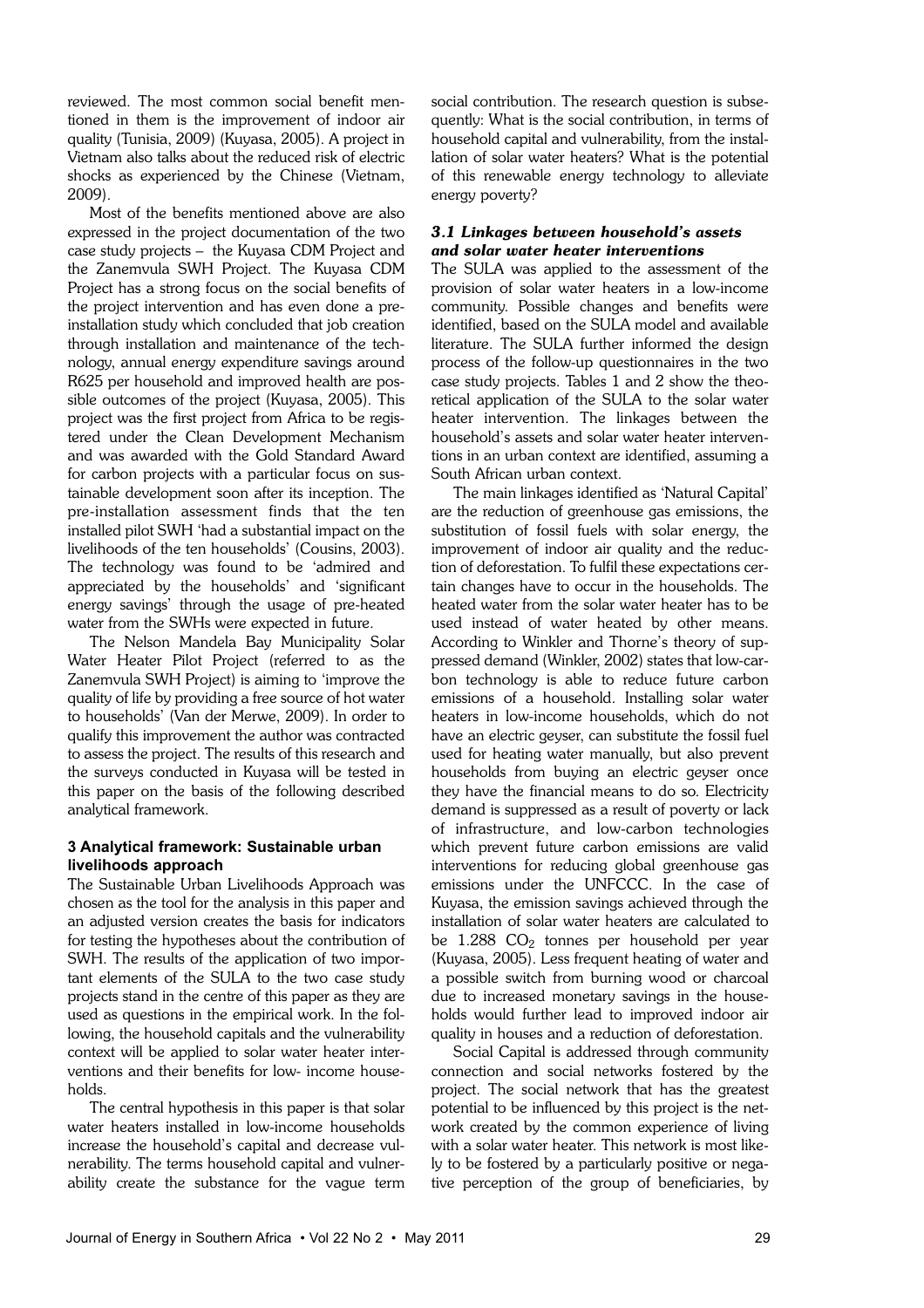themselves or by the rest of the community. The survey process and training sessions for the community are also expected to have a positive influence on the relationships between people in the community.

Training, employment, improved health and education are the crucial aspects tackled by SWHs interventions in terms of 'Human Capital'. Training and employment of people from the community where the project is implemented stimulate human capital. SWH may influence the physical and mental health of children and adults through the availability of warm water for baths, improved indoor air quality and decreased depression. School attendance may increase because of improved child health and less pressure to collect fuel impacts positively on education. Adults who receive training in renewable energy and solar water heating technology expand their knowledge, gain confidence and perceive SWHs as something of value.

The ownership of new technology and increased material wealth benefits 'Physical Capital'. That the households own the SWHs is crucial.

Increased incomes, income security and reduced expenditures promoted by employment and fuel savings improve 'Financial Capital'. Financial support for the maintenance of the SWH systems and government support through subsidies

| Capital assets    |                                                       | Benefits of solar water heater interventions Indicators for measuring success of intervention                                                        |  |
|-------------------|-------------------------------------------------------|------------------------------------------------------------------------------------------------------------------------------------------------------|--|
| Natural capital   | Reduction of greenhouse gas emission                  | Usage of SWH water, less heating of water with<br>stove/electric kettle, suppressed demand theory                                                    |  |
|                   | Solar energy substitute for fossil fuel               | Usage of SWH water, less heating of water with<br>stove/electric kettle                                                                              |  |
|                   | Improvement of indoor air quality                     | Fuel change possible through income savings due to<br>reduced fuel costs for water heating                                                           |  |
|                   | Reduction of deforestation                            | Less fuel wood reliance due to improved financial<br>situation                                                                                       |  |
| Social capital    | Foster community connection                           | Group of SWH beneficiaries created, surveying helps<br>people to get to know each other, training sessions<br>new context for spending time together |  |
| Human capital     | Training                                              | Training of local people for installation and<br>maintenance of SWH                                                                                  |  |
|                   | Employment                                            | Employment of trained and untrained local people                                                                                                     |  |
|                   | Time savings                                          | Time savings through not heating water manually                                                                                                      |  |
|                   | Improved health of infants and children               | Warm water for children's bath, improved indoor air<br>quality                                                                                       |  |
|                   | Improved mental health of families                    | Decreased depression through experiencing SWH as<br>element which relieves burden of fuel collection and<br>processing                               |  |
|                   | Education                                             | Through improved health, children might attend<br>school more often                                                                                  |  |
|                   | Access to information                                 | Training for beneficiaries in renewable energy<br>technology and sustainability                                                                      |  |
| Physical capital  | New technologies<br>increased material wealth         | SWH has to be in ownership of beneficiary<br>Labour saving private appliances could be purchased<br>with saved income                                |  |
| Financial capital | Financial support in maintenance of SWH               | Incomes through trade of certificates on either<br>compliance or voluntary carbon market                                                             |  |
| Gender capital    | Reduced expenditure                                   | Reduced fuel costs through reduced need to heat<br>water, selling of hot water                                                                       |  |
|                   | Increased income                                      | Employment related to installation, maintenance or<br>training of beneficiaries                                                                      |  |
|                   | Income security                                       | Formal employment for installation, maintenance or<br>training of beneficiaries                                                                      |  |
|                   | Government support (through subsidies<br>and similar) | Government support for appliance, installation and<br>maintenance                                                                                    |  |
|                   | Changes benefiting women or men<br>in particular      | Gender specific changes linked to certain tasks<br>or behaviour of women and men.                                                                    |  |

**Table 1: Linkages between household's assets and solar water heater interventions**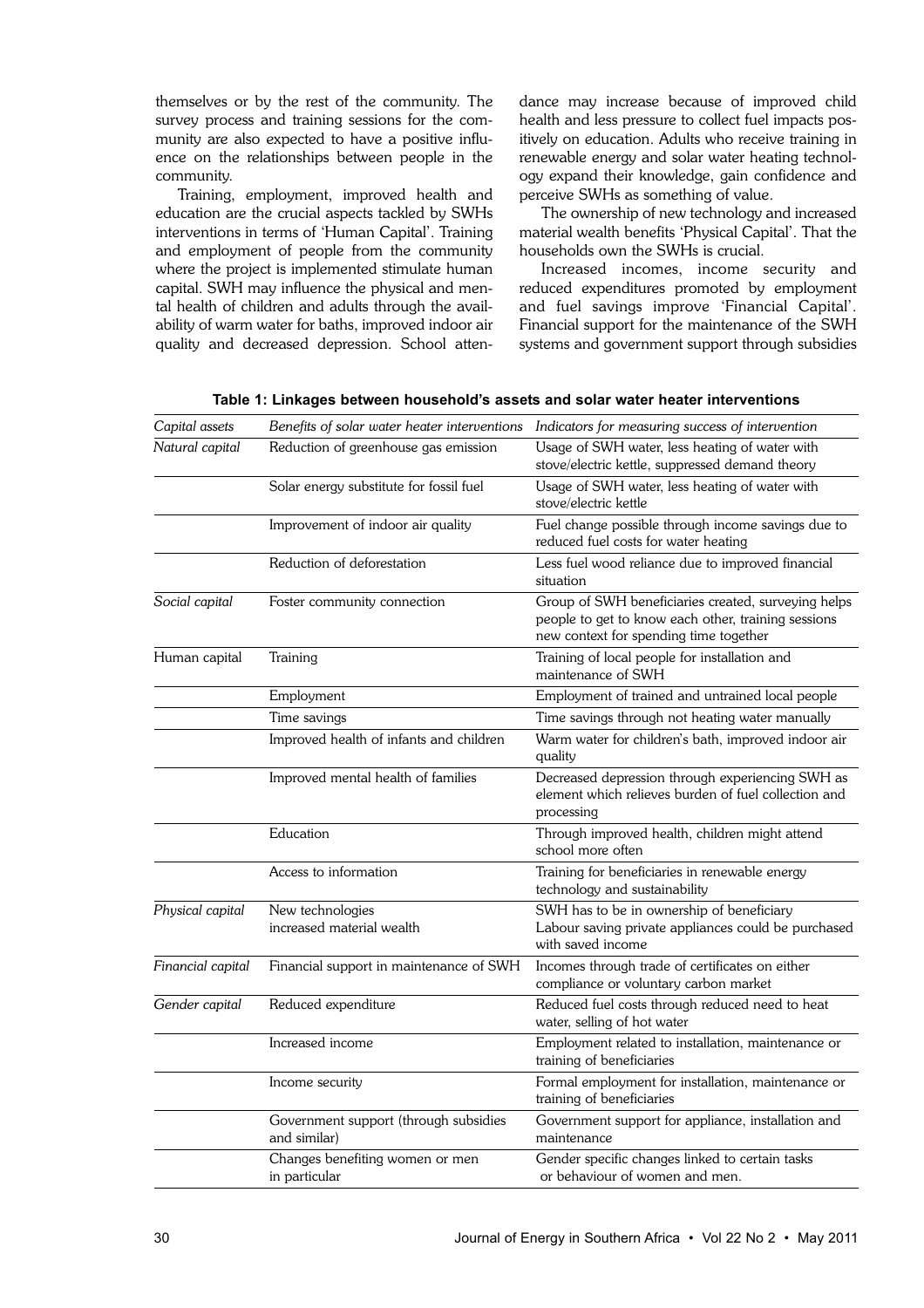and pro-poor carbon revenue can further contribute to the broadening of the 'Financial Capital' of a household.

The SULA has not been designed to include gender capital, but it has been added to the model here in order to track possible gender specific benefits.

# *3.2 Vulnerability context related to SWH benefits*

The vulnerability context as defined by Chambers (1989) and applied to energy services by Andrew Barnett (2001) is here further extended to solar water heater interventions. The factors influencing the vulnerability of households depend on their local geography, location, seasonality and population density as well as trends in technology and governance practices.

In terms of geography is the amount of solar radiation and the risk of frost possible vulnerable points for households which hope to use hot water regularly? Climatic conditions also influence the need for heated water and possible water shortages in seasons with little or no rainfall which would increase vulnerability. The costs of the technology and the availability of qualified SWH installers and maintainers differ between countries and regions.

Increased costs for supply and maintenance could be a problem in remote areas making electricity saving technologies like SWH dependant on the location of a household or community, whether this is remote or close to an urban centre.

As well as the general climate conditions in which a SWH is expected to function, there are seasonal differences which will impact on the need for heated water and the availability of it. Installation and maintenance costs could be higher during the cold and wet seasons.

Social acceptance of new technology is generally expected to spread faster in urban and highly populated areas where there are also governmental initiatives to promote SWHs. Improved solar water heating technology can convince those who have not been satisfied with currently available systems.

Shocks which are specific to living with a SWH are theft and damage of the system. Also power cuts might influence electrified households and force them to temporarily climb down the energy ladder. The falling back onto traditional biomass might be prevented by the provision of heated water from the solar water heater.

# **4 Data collection: Background**

The methodological approach of this paper combines quantitative and qualitative research and data. A general analytical framework was created based on existing academic literature and technical project reports. The international experience on the analysis of social issues around solar water heating in low-income communities provided very limited information which was in most cases not well supported by empirical data, but based on assumptions.

In the two case study projects, the Kuyasa CDM Project and the Zanemvula SWH Project, have a baseline and follow up household surveys been conducted. All surveys worked with local, mostly female enumerators and further information was

| Shocks, stresses and season |                                                                                                                                         |  |
|-----------------------------|-----------------------------------------------------------------------------------------------------------------------------------------|--|
| Geography                   | Solar radiation levels and frost risk                                                                                                   |  |
|                             | Costs and availability of SWH and qualified installers                                                                                  |  |
|                             | Climate determines the need for heated water                                                                                            |  |
|                             | Restricted water supply in extremely dry summers when local government releases<br>water restrictions and stops                         |  |
| Location                    | Remoteness adds to the costs of SWH supply and maintenance                                                                              |  |
|                             | Remoteness might also make SWH more cost effective due to high grid connection<br>costs                                                 |  |
| Seasonality                 | Need for heated water might change with seasons                                                                                         |  |
|                             | Installation and maintenance costs might vary with season                                                                               |  |
|                             | Availability of heated water might depend on season                                                                                     |  |
| Population density          | Social acceptance of SWH can spread faster                                                                                              |  |
| Trends in governance        | Government decisions on SWH can influence availability, costs etc.                                                                      |  |
|                             | Fostering of renewable energy by government can increase acceptance of<br>technology                                                    |  |
| Technological trends        | Improved low-cost SWH technology influences acceptance                                                                                  |  |
| <b>Shocks</b>               | Fires, theft of SWH, damage of SWH                                                                                                      |  |
|                             | Power shortcuts of national supply might force households to temporarily climb<br>down on energy ladder, that could be prevented by SWH |  |

**Table 2: Vulnerability context related to SWH benefits**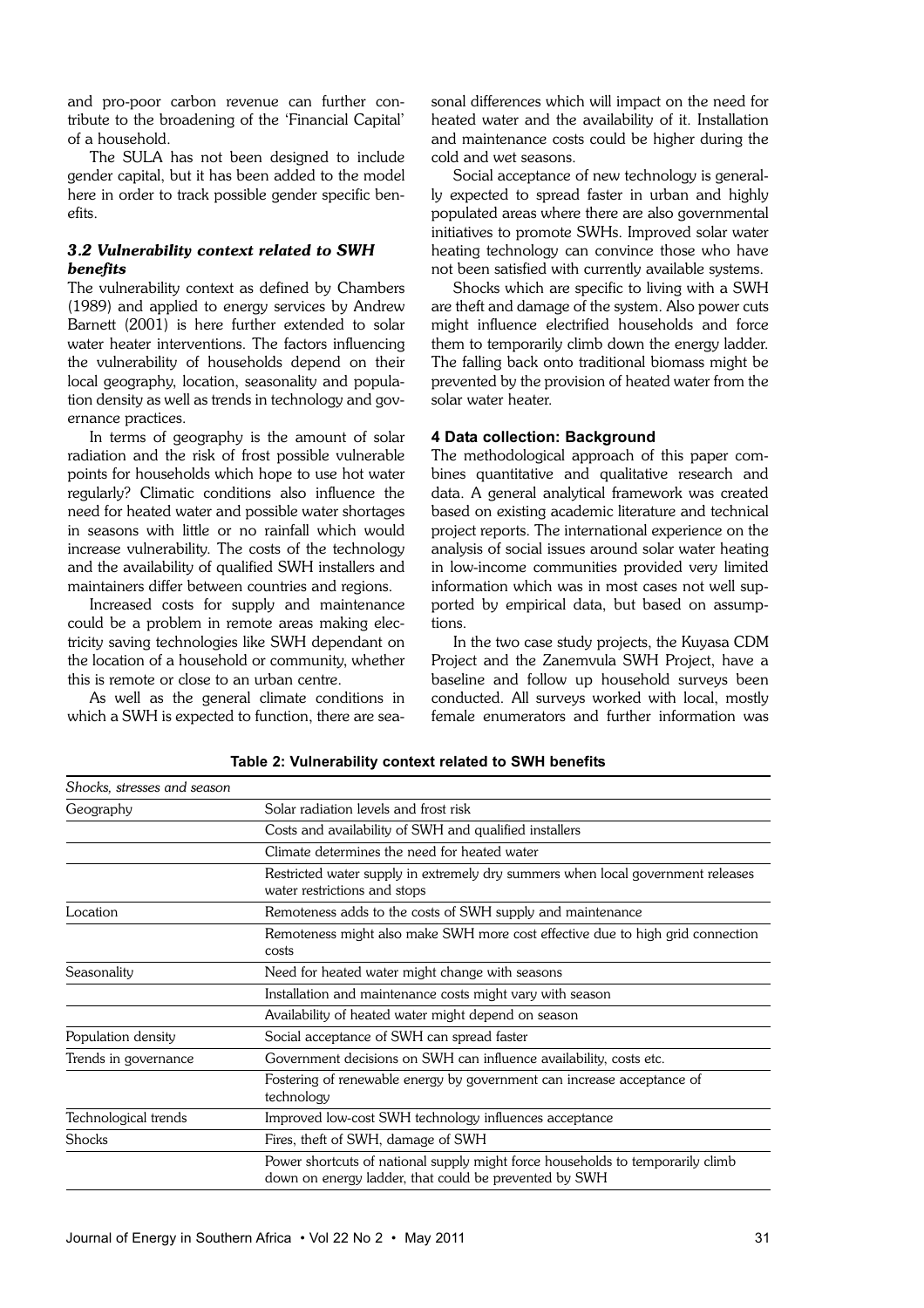collected through personal observation and communication with stakeholders of the project and from project documents. The SULA is further informed by a Gender Issues Identification and Most Significant Change Stories which have been collected in a written form and on a voluntary basis from the project manager, the counsellor and three of the enumerators who live in the community and worked on the follow-up survey. Additional information is based on observations and personal communications with stakeholders throughout the implementation process of the project.

#### *4.1 Limitation of the research*

After the data collection had started the Sustainable Livelihoods Approach gradually gained more influence in the work. Because it was not incorporated from the start of the project, or at least the research, a comprehensive application of this approach was not possible.

A further, limiting factor was the quality of the work done by the survey enumerators. Both projects had their own team of local enumerators whose education and communication skills varied considerable. The quality of the completed questionnaires (in total over 3 800) was not always consistent. Efforts have been made to eliminate errors and inconsistencies in individual questionnaires.

The work in the two communities did not always run smoothly. In Zanemvula, for example, the community prevented the survey from progressing because the community's rules regarding employment procedures had not been respected by the municipality when selecting the enumerators. A toyi-toyi<sup>1</sup> demonstration forced the project management to review their employment process and employ more enumerators (Smit, 2009). The baseline survey in Kuyasa was interrupted by xenophobic attacks<sup>2</sup> which forced the survey management to put the survey on hold for some days. These incidents are likely to have influenced the answers given by some households.

Other potential biases may stem from the socioeconomic and cultural background of the researchers and survey managers.

## **5 Energy and poverty in Kuyasa and Zanemvula**

According to the Human Development Index, South Africa is placed 129<sup>th</sup> out of 175 countries. The average life expectancy of South Africans is 51,5 years and in the third quarter of 2009, 24,5% of the population was unemployed (UNDP, 2009) (Stats SA, 2009). The Energy Development Index places South Africa on rank 38 out of 75 developing countries measuring energy poverty in over 100 countries using per capita commercial energy usage; the proportion of total energy use that is commercial and the share of population with access to electricity for each country by calculating the arithmetic means of the three values for each country.

The latest statistics show that nationally 81.5% of households are connected to the national electricity grid. In the Western Cape Province, where the Kuyasa CDM project is situated, 96% of houses are electrified. This is far ahead of the Eastern Cape, where Zanemvula SWH Project is located, where only 70% of houses have a municipal electricity connection. Most of the houses without electricity are located in rural areas (Visagie, 2008) (Bekker, 2008). The Eastern Cape has a large rural population and is underprivileged in this regard. Countrywide about 2.5 million people (most of

| Name                                    | Kuyasa CDM Project                                                                                                                                            | Zanemvula SWH Project                                                                                                                                                        |
|-----------------------------------------|---------------------------------------------------------------------------------------------------------------------------------------------------------------|------------------------------------------------------------------------------------------------------------------------------------------------------------------------------|
| Location                                | Cape Town                                                                                                                                                     | Port Elizabeth                                                                                                                                                               |
| Type of project                         | <b>CDM</b> Project                                                                                                                                            | Voluntary carbon project                                                                                                                                                     |
| Size                                    | 2 309 households                                                                                                                                              | 1 263 households                                                                                                                                                             |
| Project owner                           | City of Cape Town                                                                                                                                             | Nelson Mandela Bay Municipality                                                                                                                                              |
| Project implementer                     | South African Export Development Fund                                                                                                                         | Nelson Mandela Bay Municipality                                                                                                                                              |
| Project activities                      | Solar water heater, insulated ceiling,<br>compact fluorescent lights and wiring                                                                               | Solar water heater                                                                                                                                                           |
| Survey activities                       | Social baseline survey conducted in May and<br>June 2008, small follow-up done in November<br>2008, big follow-up for June 2009 (not included<br>in analysis) | Social baseline survey conducted in<br>March and April 2009, small follow-up<br>survey done in September 2009,<br>big follow-up for April 2010 (not<br>included in analysis) |
| Further research                        | Personal communication and observation                                                                                                                        | Gender Issue Identification, Most<br>Significant Change Stories, Personal<br>communication and observation                                                                   |
| State of affairs with<br>implementation | Project finalised in June 2010                                                                                                                                | Completed in June 2010                                                                                                                                                       |

**Table 3: Brief overview of the two case study projects**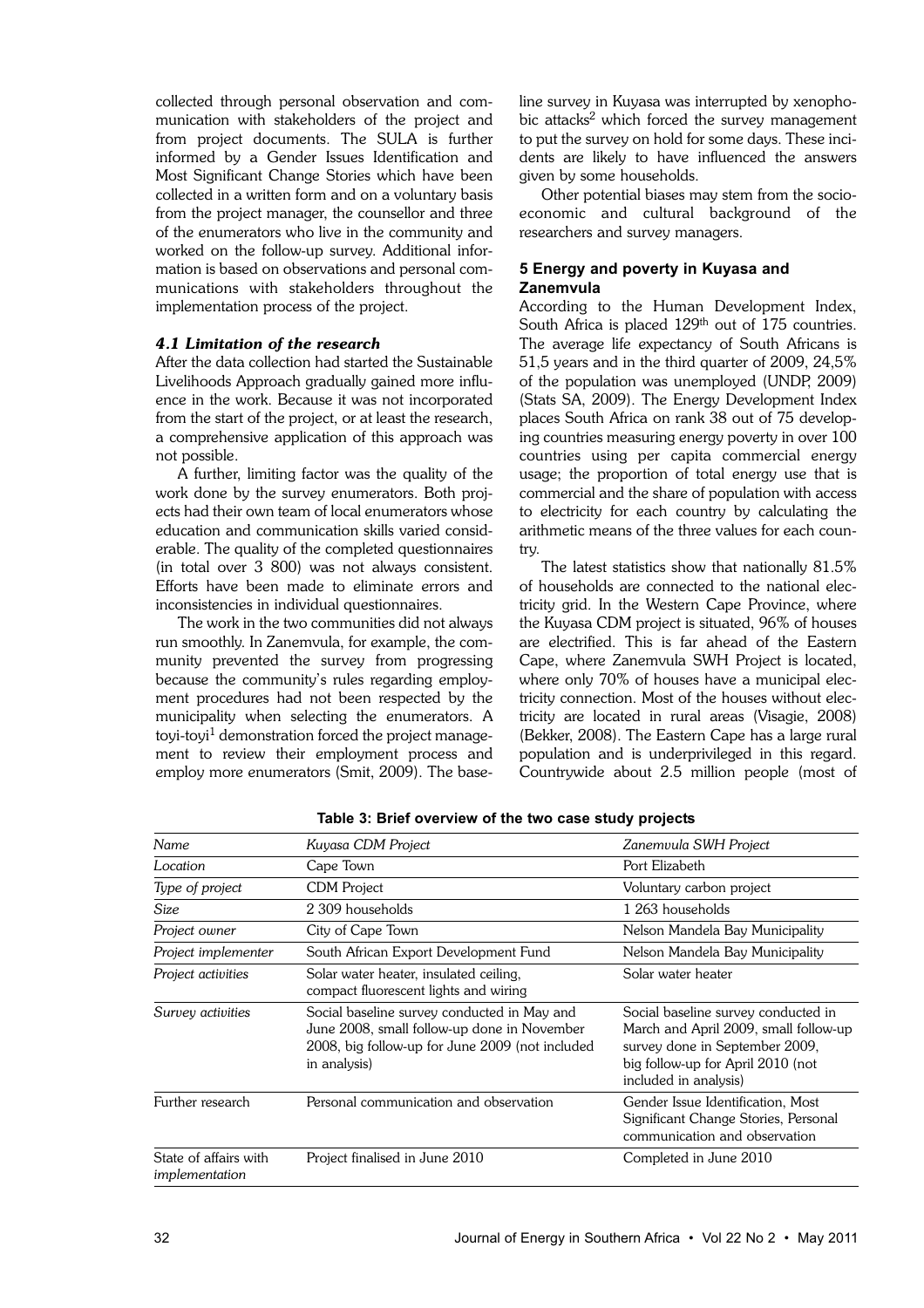them in rural areas) are without (legal) electricity connections and as a result 27.1% of households cook with wood or paraffin (Stats SA, 2008).

# *5.1 The Zanemvula SWH Project*

The Zanemvula SWH Project consists of 1 263 government houses that are receiving solar water heating technology. The Zanemvula housing project is located in the low-income settlement of Boysen Park in Port Elizabeth. The Zanemvula community was only established at the beginning of 2008. Every house that was approved by the government in March 2009 was included in the solar water heater project. The total Zanemvula housing project consists of 3 432 houses and around 800 additional self-built shacks. When Zanemvula is mentioned in this paper it refers only to the group of beneficiaries of the SWH project. The project is being paid for by the municipality, and an involvement in the voluntary carbon market is being discussed. The implementation started in March 2009 and was completed in March 2010.

The vulnerability context of households in the Zanemvula community is affected by poverty. Zanemvula is located at the very outskirts of the city of Port Elizabeth, 40 kilometres from the central business district. The only public transport is mini taxis that take up to an hour to travel to the city centre.

There are very few employment opportunities nearby. Major industries are far away and domestic and informal work is scarce. Zanemvula is such a young community that research and poverty assessments have not yet been conducted. The nearby Motherwell community will be used as a reference for poverty as it is much more established and researched. The poverty index in Motherwell is 16.7 according to David Everatt's study (2009) conducted in 2006.<sup>3</sup> The average poverty index in the eight poorest urban nodes in South Africa was 18.2 in the same year. Urban poverty, as well as rural poverty, has decreased from 1996 to 2006, in urban nodes from 29.2 in 1996 to 18.2 in 2006.

The baseline survey conducted by the author revealed that on average three people were living in each house in Zanemvula. The average family has 1.7 children. In the community of beneficiaries 95 households had a person above the age of 60 years living with them and a total of 55 people with special needs live in Zanemvula. An average of 1.6 people in each household was bringing some kind of income to the household's monthly budget. The most common income sources were government grants and employment.

Before the project started only about 35% of the houses in Zanemvula were consuming electricity and either their neighbours or the municipality were paid for this service.<sup>4</sup> Water connections were reported in 31% of the houses. The most common

energy sources for lighting were paraffin (46% of households) and conventional light bulbs (34%). Compact fluorescent light bulbs (9%) and candles (3%) were also used and multiple sources of lighting were used by nine percent of households. Household heating in winter was reported by only 6% of the households; paraffin (8%) and wood (7%) being the most common heating fuels. Multiple fuel usage was reported by only one percent of households. For cooking the residents of Zanemvula used mostly paraffin (69%) or electricity (27%); multiple fuel usage for cooking was the exception – only reported in three percent of the households.

Factors affecting energy usage in Zanemvula are the limited access to electricity, low incomes and the scarcity of fuels other than paraffin in the local shops. All 21 shops in Zanemvula only sell paraffin. Wood is sold by one private person and gas has to be bought outside the community.

The benefits of solar water heating in terms of vulnerability in this community are many. In terms of climate the level of solar radiation is ideal for a solar water heating project, frost does not occur in the area and overcast weather is not common. The subtropical climate with average winter temperatures around 20 degrees Celsius means that heated water is not a matter of survival but it is greatly appreciated and used for a number of household activities. Water restrictions which might impact the availability of water in the houses have not occurred in the Nelson Mandela Bay Municipality to date (Nelson Mandela Bay Municipality, 2009). The project community is located in an urban setting where electricity connections are the norm. The costs of the SWH are not a matter of concern for these households as the municipality pays for the systems and installation of them. Remoteness and its possible negative effects on the price of solar water heaters is therefore not a factor in the municipal planning and is not a concern of the households.

The need for heated water is only slightly higher in winter months because of the mild climate. The maintenance costs will be covered by the municipality for the first year after the installation. It is not anticipated that these costs will vary with the seasons. Even though the winter months in Port Elizabeth are not particularly cold, the temperature of the water coming from the solar water heater will vary but will always be warmer than the tap water.

The acceptance of the SWH in Zanemvula varied for a number of reasons. Two different companies have been contracted and they are installing two different systems. They work according to the same principle, but look different. According to the beneficiaries the taste of the water differs between the two systems as well. The system which reputedly provides tasteless water is more popular than the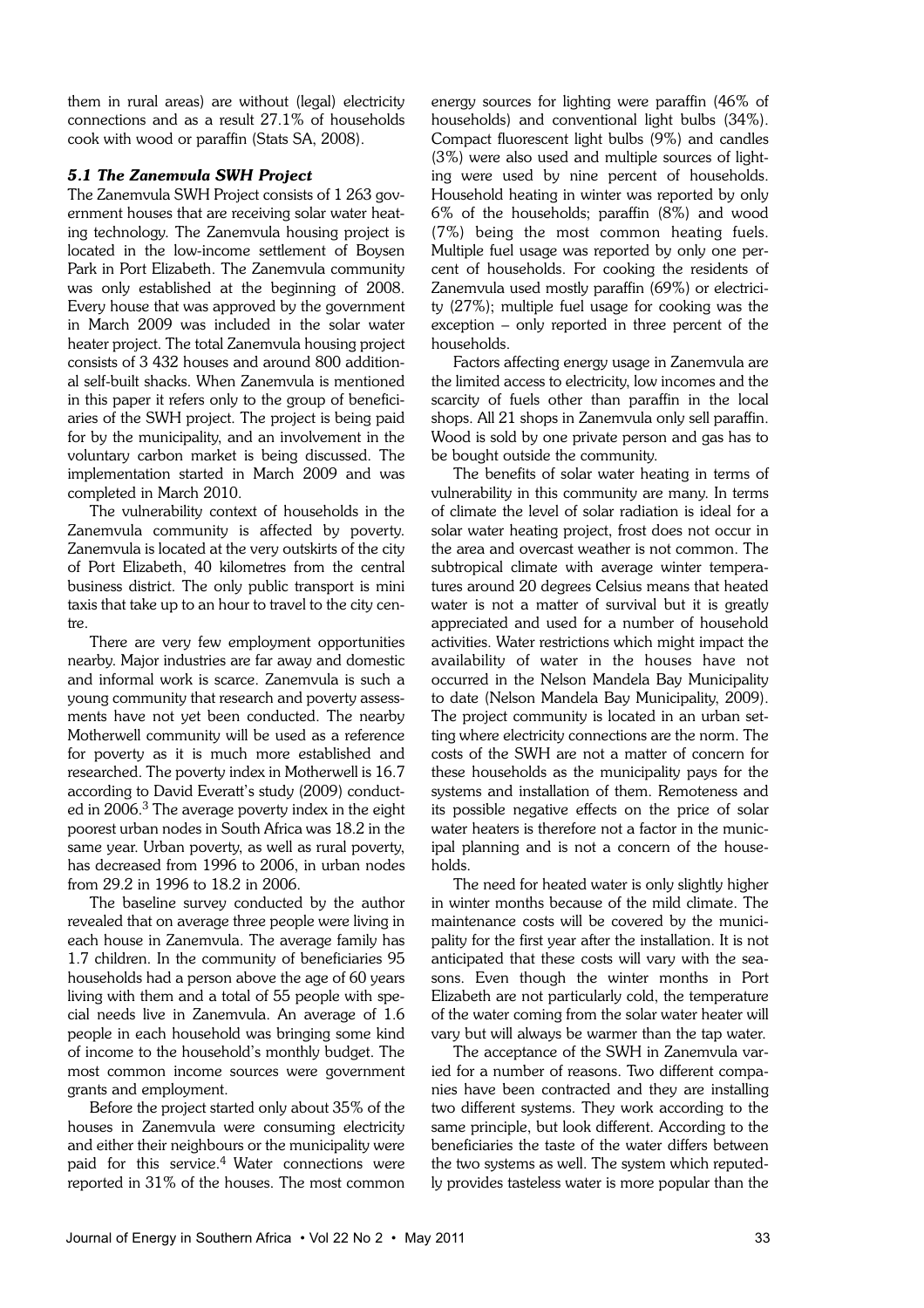other. Technical problems like leakages and noise coming from the SWH cause some dissatisfaction as did damage to roof tiles during the installation. Despite these issues the technology is, in general, accepted in the community. The density of the population leads to positive and negative opinions about the SWH spreading rapidly. The government has undertaken to pay for the implementation of SWH's for the group of beneficiaries. Further undertakings at local and national level will influence the availability and costs of such systems. The integration of SWH in government houses is still being debated and a national framework for solar water heating is being developed. Other initiatives are working on carbon finance through registration of projects under the CDM.

As mentioned, there are a number of technical challenges around the SWH that are currently influencing the acceptance and satisfaction of the beneficiaries. There is considerable potential for technological improvement. In terms of shocks the community has not experienced any problems regarding the SWH. Although fires, theft and vandalism have been mentioned as concerns of the beneficiaries none of these shocks have not been reported in the follow-up survey. 'Load shedding' is a strategy used by the state owned electricity supplier Eskom to reduce pressure on the electricity grid by regularly switching off power to different suburbs. The beneficiaries are partly independent of 'load shedding' due to the usage of solar energy for water heating.

#### *5.2 The Kuyasa CDM Project*

The non-governmental organisation SouthSouth-North, in cooperation with several consultancies and advisors, designed the first CDM project to be registered on the African continent. Registered in 2005, it was the first project worldwide to be awarded the Gold Standard. The Kuyasa CDM Project is owned by the City of Cape Town. The organization contracted to implement the project is the South African Export Development Fund.

The Kuyasa CDM Project is different from the Zanemvula SWH Project in many ways. The Kuyasa project intervention includes not only the installation of a solar water heater but also the insulation of the roof with ceiling board, repairing the electrical wiring inside the house and the exchange of conventional light bulbs for the more energy efficient compact fluorescent light bulbs (CFL´s). All 2 309 households of the original Kuyasa housing project were beneficiaries of these installations. In the period between the design and the implementation Kuyasa expanded, so the project does not cover the whole of Kuyasa as it is today. Because of funding problems, the implementation phase of the project only started in May 2008 and was finalised in March 2010.

Kuyasa is similar to Zanemvula in that it is located on the very outskirts of the city, in this case the City of Cape Town. Kuyasa is part of the greater suburb of Khayelitsha and it can take up to 90 minutes to travel the 30 kilometers to the central business district by train or mini taxis. Employment opportunities in close proximity are rare and 'even where 'unskilled' jobs do become available, a range of cultural, racial and linguistic factors continue to marginalise Khayelitsha's residents' (Du Toit, 2007). The study by du Toit and Neves revealed that half of the respondents stated that they were unable to speak either Afrikaans or English which is just one of the factors why the authors conclude that Khayelitsha residents remain to a very large measure economically, spatially and racially marginalised from the city (Du Toit, 2007). According to the authors, this is why so many people who migrate from the rural areas of the Eastern Cape into cities like Cape Town 'rarely venture the last 15 or 30 kilometres into the economic hub' (Du Toit, 2007).

According to David Everatt (2009) Khayelitsha had a poverty index of 27.1 in 2006 (poverty index of Motherwell near Zanemvula 16.7 in 2006) which is far above the average of 18.2 in poor urban nodes. Kuyasa, it is suggested by this study, is a much poorer area than Zanemvula. However, it should be taken into account that Zanemvula is a more recent development that is still challenged by the lack of electricity and water. The baseline survey conducted in Kuyasa revealed that the average household is 4 people of which 2.2 are under the age of 18 years. In the whole community of beneficiaries there are 107 people over the age of 60. Nearly 100% of the houses are served with water and electricity from the city. The majority of people heat their homes in winter (63%) and use paraffin for this (53%). Only a few use electricity (7%), gas (1%) or multiple fuels (1%). For the heating of water the electric kettle was the most common appliance (87%), followed by an electric stove (5%). Multiple fuels are used by a few households  $(5\%)$  and even less use gas  $(1\%)$  or are in the possession of an electric geyser (1%).

The vulnerability context in relation to solar water heating for Kuyasa is very similar to the one in Zanemvula. Kuyasa differs from the situation in the Eastern Cape in the need for heated water in winter. Winter months get much colder in the Western Cape, increasing the need for warmth. A further difference is the question of maintenance. In Kuyasa it has been decided that households will have to pay monthly fees for this service.

## **6 Did the household's capital increase and the vulnerability decrease as a consequence of the installed SWH?**

The findings in the projects show that household capitals have been augmented through the projects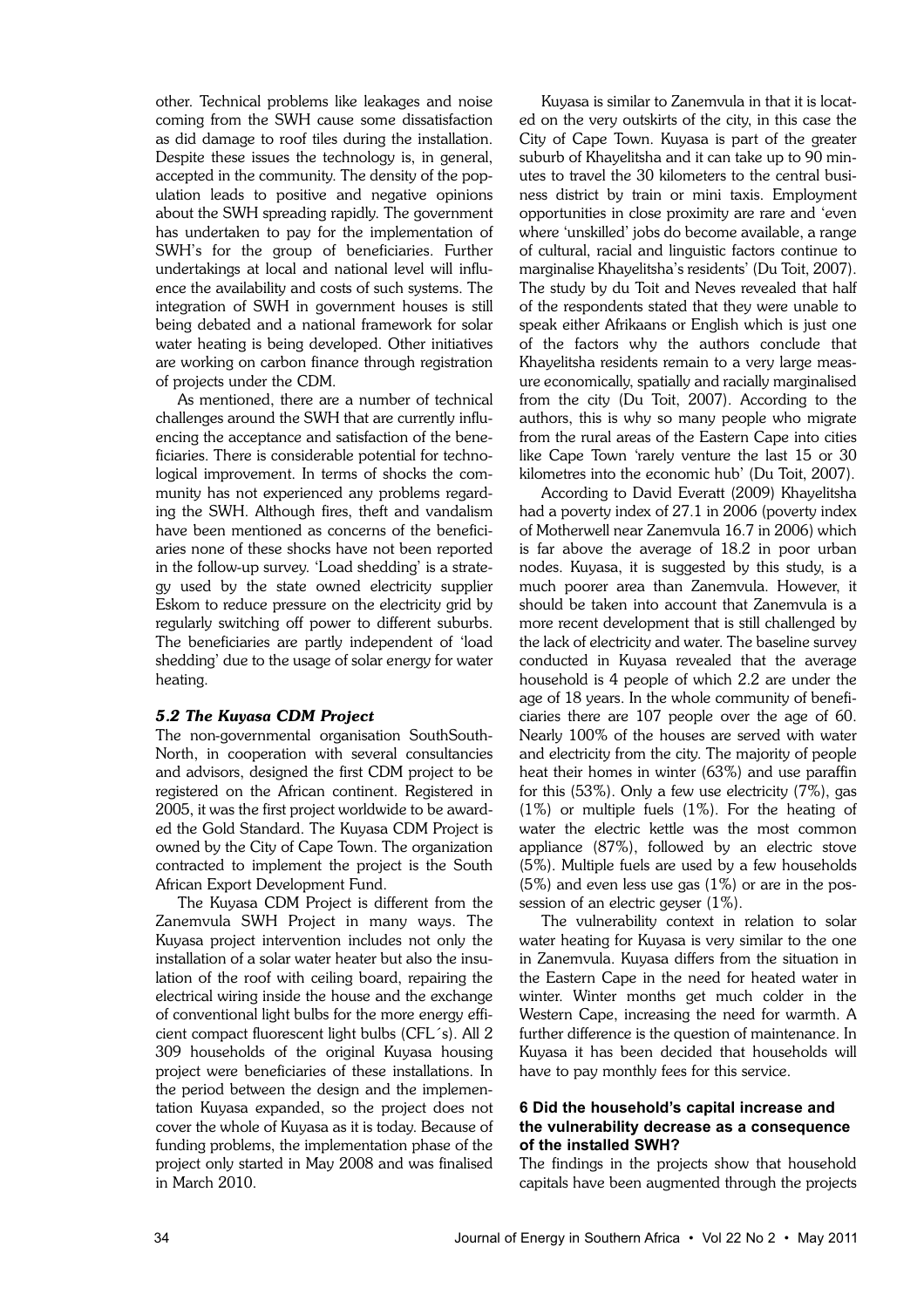and particularly through the installation of the solar water heaters. In both projects households' heat water by means other than SWH significantly less frequently and carbon emissions and money are therefore saved. The hot water from the roof is mostly used for bathing and dish washing in both communities. Indoor air quality appears to have improved due to the substitution of fossil fuels with solar energy. Some houses have started heating their homes which they had not been doing before the project. This might have a negative effect on the indoor air quality, but may still improve health and comfort. Both projects appear to have performed equally regarding the stimulation of natural capital.

Natural capital has further been affected by changes in heating, cooking and lighting fuels in the Zanemvula community. This change was mainly caused by the general electrification of the houses. The fuel situation in Kuyasa suggests that changes in fuel use are rather slow and difficult to stimulate by installations like SWH and ceilings. Use of wood as an energy source seems to have disappeared altogether. The survey found no support for the expectation that electricity savings due to the use of SWH motivate households to use electricity for more household purposes and use paraffin less.

Social capital is being addressed in Zanemvula by improving knowledge and understanding of the people living in the community. Many community leaders worked as enumerators and conducted interviews with the people in their area and beyond. The community education workshop and temporary employment opportunities brought people closer together. There was no evidence of conflict between beneficiaries and non-beneficiaries in the survey. At Kuyasa, intensive communication and participation with the residents created understanding. It is likely that in Zanemvula more communication would have been useful in order to answer all the questions around the selection of beneficiaries for the project and ensure greater willingness to cooperate with the project. This has not always been the case as a toyi-toyi<sup>5</sup> in the beginning of the project showed. The Kuyasa project is also far ahead of the Zanemvula project when it comes to creating a stimulating and open atmosphere. By training one member of each household, thus transferring employment and skills to many people in Kuyasa, the CDM Project managed to gather momentum for establishing entrepreneurial initiatives. The next years will show if and how this momentum is being used. Training and employment in Zanemvula was temporary, on a much lower level and failed to provide the enabling and motivating effect.

Human capital was stimulated in both projects with success but, again, with emphasis on different levels. Zanemvula provided on-job training for eight local employees; Kuyasa enrolled its team of 85

people in different colleges and accredited courses. The duration of employment in Zanemvula was for some weeks, Kuyasa employed for the whole period of implementation which will be over 33 months. The transfer of information about renewable energy and climate change has been taken more seriously in Kuyasa – a training DVD was produced and training sessions on these issues were run several times. In Zanemvula a three day workshop and a planned brochure were used to try to achieve the same objective. Physical health and psychological wellbeing seems to have improved in Kuyasa more markedly than in Zanemvula, however, this is not a completely fair comparison because the insulated ceiling installation contributed a lot to that success. When it comes to the perception and opinion of the solar water heater systems, both projects reported that lives had been made easier through savings in time and money.

Physical capital involved the ownership of the solar water heating technology in both projects. The technology is paid for by the projects in both cases and maintenance is ensured for the first few months. Kuyasa has set up its maintenance plan already and is planning to collect R30 per month from each household. The municipality in Port Elizabeth is still considering the way forward on this matter. Additional income has definitely been generated in greater volumes in Kuyasa than in Zanemvula where employment was on a much smaller scale.

Financial capital is again linked to differences in the scale and duration of employment, being greater in Kuyasa than in Zanemvula. The expenditure savings are higher in the Kuyasa project too, where three energy saving interventions have been installed. The electricity saving data from Kuyasa shows the potential of the solar water heater to contribute positively to the households' budget, but the increased water expenditure could be seen as a negative. There was a balance of about R63 savings per winter month. The lack of valid expenditure data and the lack of a suitable baseline in Zanemvula prevent any comparison. Calculated expenditure savings are influenced by prices of paraffin (which are recalculated and adjusted by government every month), LPG and electricity. Paraffin and LPG prices were correlated throughout the year, except for the months of January and February when the paraffin price was inflated. Electricity prices are dependent on the municipalities; the price for electricity rose for both communities in the last year.<sup>6</sup> Cousins and Mahote (2003) found in their pre-installation assessment in Kuyasa that monetary savings generally 'help to alleviate strain placed on various types of social networks' through allowing them 'more leeway in the choices they make on a daily basis in deciding where and how they spend or invest money and allows them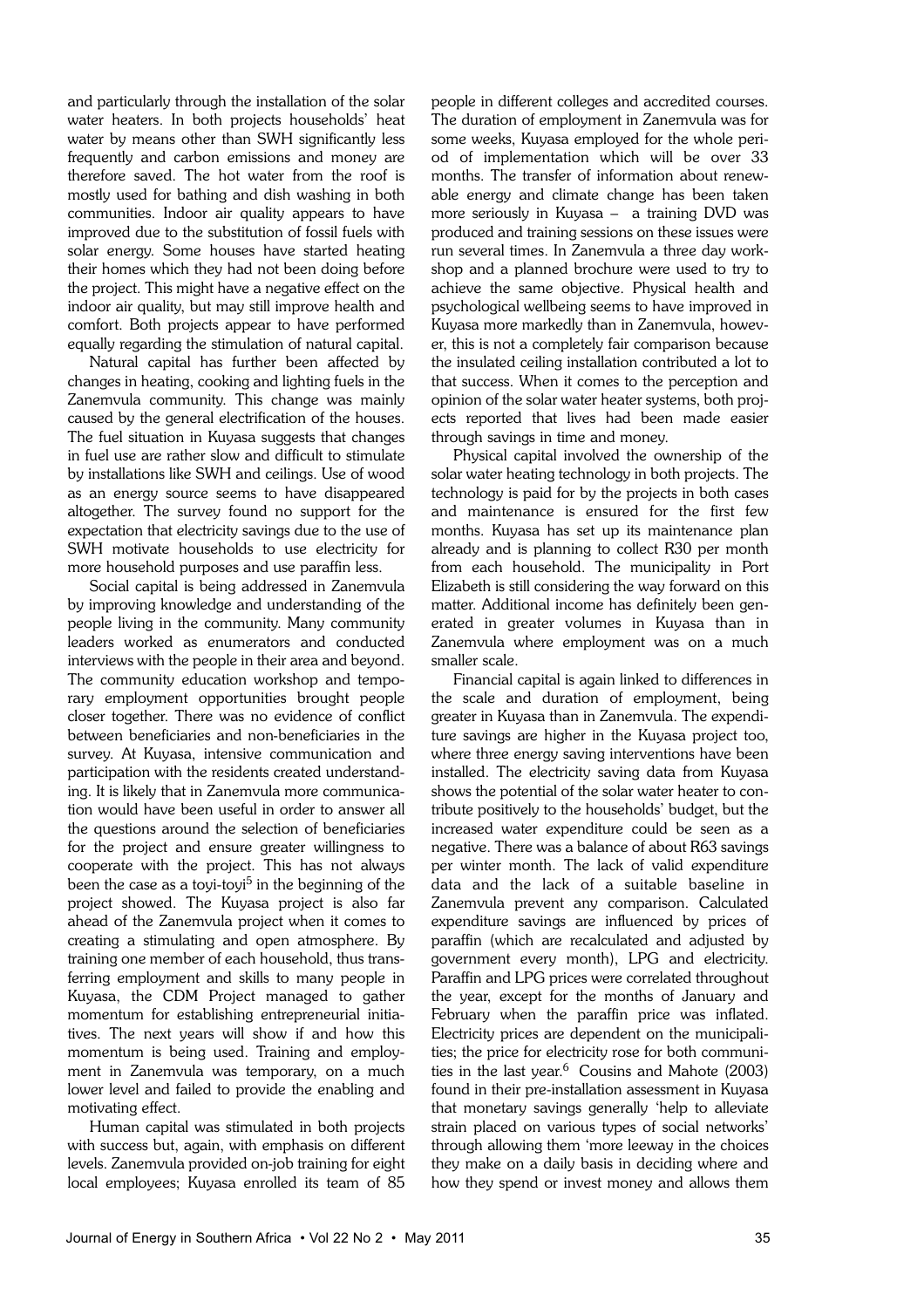to remain sensitive to subtle changes in the relationships in these networks' (Cousins, 2003).

Gender capital has been researched in more detail in the Zanemvula project and indicates that women and men benefit in different ways from solar water heating. Women, who are mainly responsible for tasks in the home, enjoy the constant availability of heated water which saves them time and effort during the day and allows them to sleep longer in the mornings. Men's personal hygiene has improved due to the new service of hot water and, additionally, time is saved because they are independent of female efforts to prepare a bath. It was observed in Kuyasa that the women are more informed about the changes caused by the SWH in their households which suggests that these changes affect their lives more significantly than men's.

To date, the benefits of solar water heating have been assumed, based on theory and literature around energy and poverty. These assumptions have here been shown to be correct in most of the cases. A switch in fuels used for cooking and heating from paraffin to electricity has not been observed. The introduction of electricity has had a great impact on the choice of energy used for household purposes, but the solar water heater and its accompanied expenditure savings has not. This shows that other needs have a higher priority and that negative effects of paraffin use are not perceived as being as pressing as other things the saved money could be allocated towards. The effect on the wellbeing of the households, particular on the women was impressive, despite being expected. The ongoing research project around mental health in Kuyasa seems likely to reveal important results. This paper has researched two very different approaches to participation, training and employment of people from the communities when implementing a SWH intervention. Without doubt, the Kuyasa CDM Project has set a great example for the successful integration of a project into a low-income community.

The vulnerability of the benefiting households in the Zanemvula SWH Project and the Kuyasa CDM Project has been reduced as a consequence of the installation of solar water heaters. The assumed linkages between solar water heating and vulnerability presented at the beginning of each case study have proven to be sound. Many linkages between the vulnerability of the households and the installation of SWH either caused positive, vulnerability reducing, change or no change. SWHs do not increase the vulnerability of the studied households. Issues concerning costs related to the SWH were not applicable as everything was paid for by the projects. Long-term maintenance is the only issue which could put an extra strain on the households' budgets or reduce the achieved savings through reduced electricity consumption. In both projects

households are independent from grid electricity for their hot water needs and the technology is generally accepted in the communities. Shocks like theft or vandalism have not occurred so far and even seasonality does only have a small impact on the temperature of the water in the SWH.

#### *6.1 Discussion and recommendations*

The two case study projects presented differ considerably in the way they were planned and implemented in many ways. The project in Zanemvula was designed and implemented by the engineers working in the electricity and energy department of the municipality of Port Elizabeth. Their learning curve has been steep in the 12 months from the initial planning to the first installations of SWH. 'Before we started this project the general feeling from the engineers was just to enter the area, install the systems and then get out' (Merwe, 2009). Throughout the implementation of the SWH project it become increasingly obvious to the management that 'the biggest issue surrounding the poorer communities is not the provision of extra services, but the education of the communities to sustain these projects themselves' (van der Merwe, 2009). The subsequent community workshop and establishment of the 'maintenance and complaints office' in the community were first steps towards creating more ownership of the project in the community.

The Kuyasa CDM Project on the other hand was designed by a non-governmental organisation that planned for five years before the project commenced. The community was kept informed about the plans from the start and even though not always conducted in a proper participatory manner the community was always involved in some way. This was quite different from the situation in Zanemvula where technicians sometimes installed a SWH on the roof of surprised households. In Kuyasa people waited in anticipation for the project to start. In fact, the site office manager Ndamane was put under a lot of pressure by the residents of Kuyasa, especially in winter months when people were desperate for warmth and warm water in their houses (Ndamane, 2009). The situation in the two projects was thus very different in terms of local ownership and participation of the beneficiaries from the start. These differences continued to affect the projects throughout their implementation.

The perception of the houses having a solar water heater is of high relevance when it comes to the social acceptance of the technology. Acceptance can be defined as Roger does as the 'use, or adoption of a technology versus just the passive approval of a technology, or intention to use it' (Mallett, 2007). The acceptance and use of the technology is crucial not only for ensuring the success if the ongoing mass-roll out of solar water heaters, but also for the carbon finance aspect of such projects.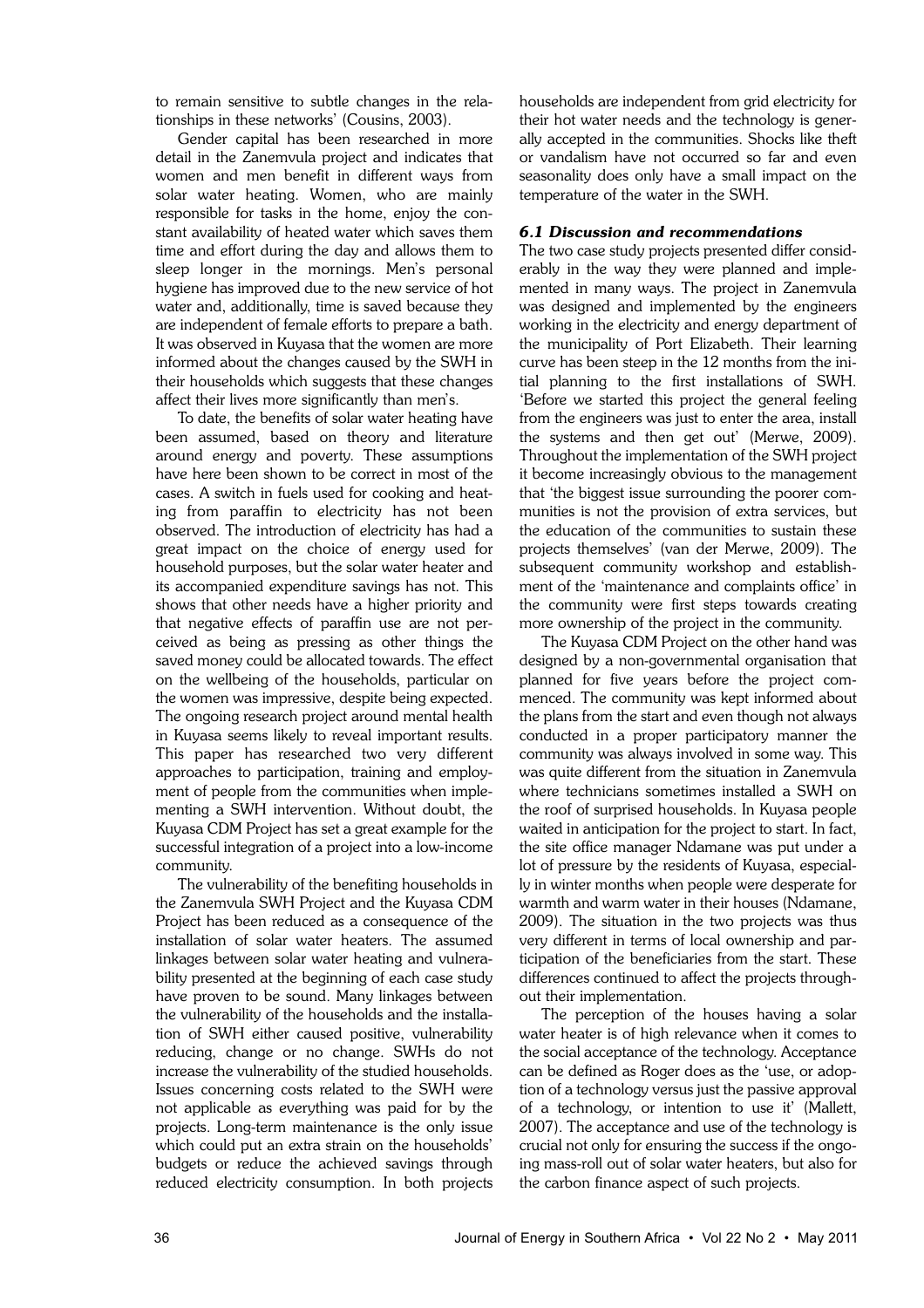The reduction of greenhouse gas emissions through solar water heating is based on the assumption that solar energy is substituted for fossil fuels for the heating of water. This might appear self evident, but behavioural change is required by the households. Site office manager Ndamane commented on this issue that some people in the project are still busy adjusting to the new service coming from the roof. Occasional reminders that the heated water from the SWH can be used for all types of household purposes are still needed (Ndamane, 2009). In the survey results however, there was not a single house that stated that it would not use the water provided by the SWH at all. The data does, on the other hand, show that the majority of respondents in the Kuyasa CDM Project perceive their electricity consumption as being on the same level as before. This conflicts with the expenditure data, which shows a reduction in electricity and fuel expenditure, but indicates that people might still be using the same amount of electricity by increasing usage for purposes other than heating water. The municipality in Port Elizabeth is currently looking into this issue through monitoring the electricity consumption of individual households and comparing these numbers with the perceived changes in consumption by the household members.

Resulting out of this research, the following issues around information, participation, education and follow-up have been identified as key for the sustainability and smooth implementation of such projects. These recommendations assume that the project management is not following a participatory planning process in order to identify the type of change the community might wish for, but a conservative top-down approach in which the project is largely designed without the participation of members of the community.

- *Information:* actively engage with the local councillor, community liaison people and community leaders (hereafter referred to as VIPs) about the project as soon as possible; consult VIPs on who should receive the technology if the project can only include a limited number of people; make the project known as soon as it is clear that it will happen.
- *Participation:* plan the implementation phase in collaboration with VIPs; take seriously advice on who to include and what processes to follow; ensure the transfer of technical skills to members of the community; set up a maintenance system which makes use of the locally accumulated skill; consult VIPs with anything related to employment of members of the community.
- *Education:* discuss the advantages and disadvantages of the technology openly with the members of the community in order to allow them to make an informed choice about the par-

ticipation in the project; train the households on the correct usage of the technology in order to reduce maintenance calls; explain the context of the project (climate change, renewable energies, energy efficiency, etc) to allow households to speak in an informed way about the project and feel part of a movement which extends beyond the boundaries of their community; spread this knowledge also to less likely target groups of the community – for example, engaging with the local schools to educate learners about solar water heating.

• *Follow up:* ensure suppliers stay committed to the project as long as they are needed (special financial arrangement or conditions in contract can support this); engage with VIPs on regular basis about the project; react to issues raised by VIPs regarding the project (Wlokas, 2011).

# **7 Conclusion**

This paper explored the assumption that solar water heaters installed on low-income households make a social contribution by increasing their households' capital and decreasing the vulnerability. The Sustainable Urban Livelihood Model, with the addition of gender capital to the household capitals, was chosen for the analysis. Results from household questionnaire surveys and complementary qualitative information from two case study projects in South Africa showed that the installed renewable energy technology caused multiple changes in lowincome households.

It was found that solar water heaters contribute positively to the alleviation of energy poverty through providing a constant source of heated water. The extent to which this technology is contributing is, however, dependant on the approach and strategies used by the project implementer. The excellent international reputation of the Kuyasa CDM Project was confirmed on the basis of empirical data. Comparison of the Kuyasa project with the Zanemvula SWH Project revealed common benefits of solar water heater installation.

Less frequent heating of water was identified as the main change for natural capital. Further changes in the use of energy in the household could not be linked to the SWH installation. Improved physical health, increased wellbeing through a more comfortable life and time saved, transferred knowledge and skills around solar water heating and additional employment are major contributions to human capital. Social capital was stimulated through additional and intensified connections between people in the communities which is mainly due to the shared experience of working and learning together and getting to know each other better through the household surveys that were conducted. Physical capital is increased by the fact that the households own the new SWH technology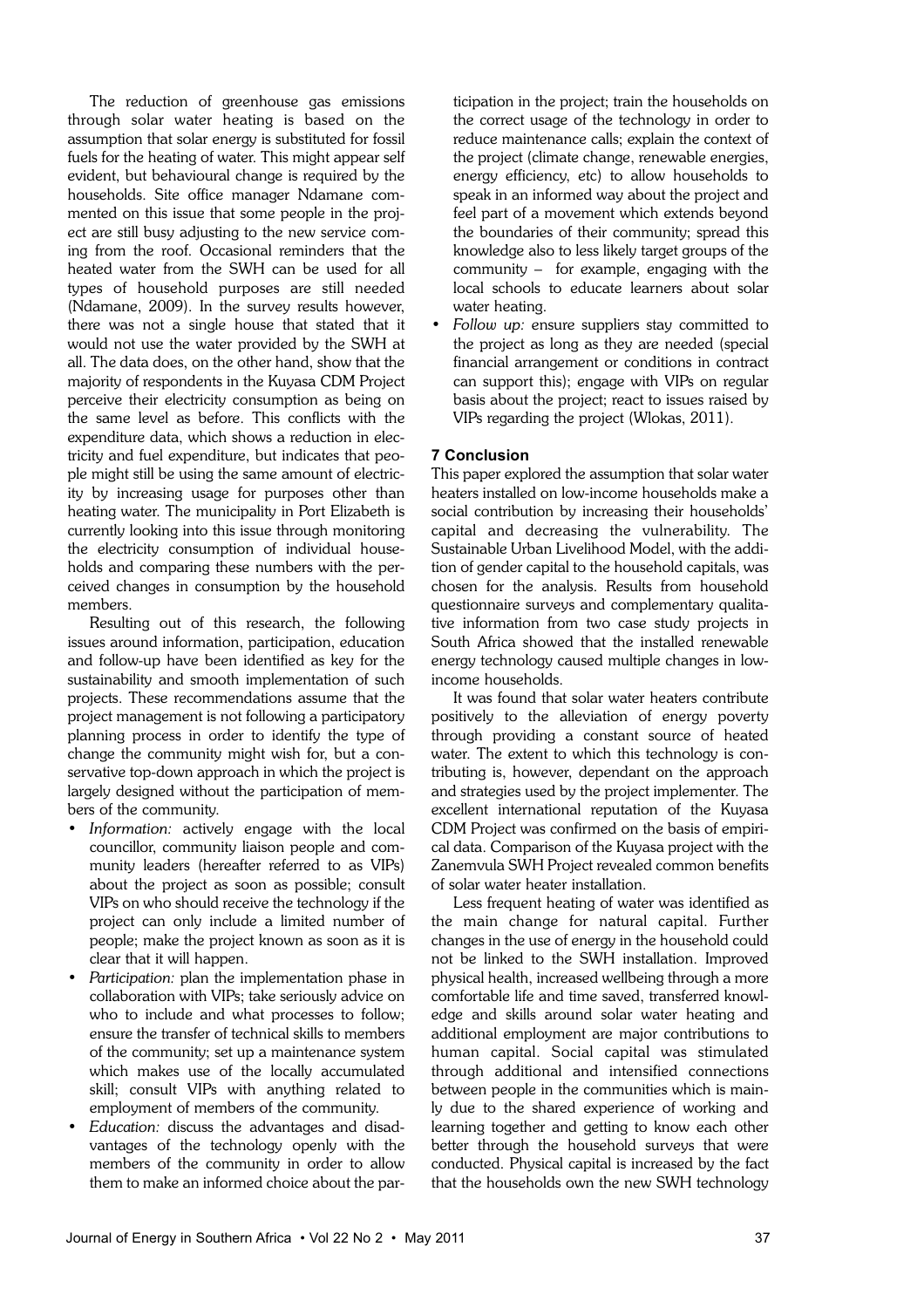and additional material wealth is a possible consequence of employment created by the projects. The savings of energy costs; new, reliable, although temporary income sources for the people employed by the projects; the absorption of costs for the technology, its installation by the governmental bodies and initial financial support for maintenance are positive changes related to the financial capital of households. In terms of gender capital, time and stress savings for women and improved personal hygiene for men have been identified as the main benefits.

Despite the many benefits common to both case studies, a major conclusion of this study is that engaging communities and encouraging their active involvement is crucial to realising the full benefits of the installation of SWHs in low-income households. Households have to be informed and constantly updated about plans concerning their lives. Educational preparation is necessary to empower people to use the new technology as efficiently as possible to meet their needs. Participatory planning of the installation process and maintenance plan is essential for a long-term success of the project. Gender conscious planning and implementation should be mainstreamed throughout the various project phases. Only if these recommendations are followed will the assumption by the South African government that the mass rollout of solar water heaters will contribute to the alleviation of poverty be justifiable.

#### **Notes**

- 1. Dance used in Southern Africa to express (political) protest.
- 2. Foreigners living in low-income settlements in South Africa have become targets of xenophobic violence since May and June 2009.
- 3. The study is based on the poverty matrix recommended by South Africa and makes use of official Census data from 1996, 2001 and independent survey data from 2006. The index includes data on education, unemployment, dwelling type, household composition, household expenditure, household size, water, refuse removal, sanitation, electricity and telephone.
- 4. So-called illegal connections to neighbours or self made electricity connections from street lights etc are common in areas which have not been electrified and households which cannot afford the once of connection.
- 5. Toyi-toyi: dance which become famous particularly during Apartheid in South Africa for political protest.
- 6. Nelson Mandela Bay Municipality in Port Elizabeth increased their price for pre-paid meter customers from 49.075 c/kWh to 61.344 c/kWh in July 2009 and the City of Cape Town raised the price for lowconsumption customers from 0,489 c/kWh to 0.504

c/kWh (Nelson Mandela Bay Municipality, 2009) (City of Cape Town, 2009).

#### **References**

- Afrane-Okese, Y. (2009). Draft Strategic Framework & Implementation Plan For South African National Solar Water Heating, Overall Recommended High Level Strategic Framework, presented at the National Solar Water Heating Conference. *'Building Consensus on Accelerating the Rollout of Solar Water Heaters in South Africa* . Johannesburg, South Africa.
- Barnett, A. (2001) Looking at household energy provision in a new way: The Sustainable Livelihoods approach. *Boiling Point, 46*.
- Batidzirai, B. L. (2009). Potential for solar water heating in Zimbabwe. *Renewables and Sustainable Energy Reviews* , 567–582.
- Bekker, B. E. (2008). South Africa's rapid electrification programme: Policy, institutional, planning, financing and technical innovations. *Energy Policy* , 3115– 3127.
- Cawood, W. S. (2004). *The application of solar water heaters in low-income housing.*
- Chambers, R. (1989) Vulnerability, coping and policy, *IDS Bulletin*, 20 (2), 1-7.
- City of Cape Town. (2009). *The City's new electricity tariffs, Consumer Hand out.* City of Cape Town.
- Cousins, T. &. (2003). *Social Research for Kuyasa Pilot CDM Project Activity, Assessment of the impact of energy efficiency interventions in a low-income housing settlement Kuyasa Khayelitsha.* Cape Town.
- Department of Minerals and Energy. (2009). *Solar energy*. Retrieved 11 23, 2009, from www.dme.gov.za/ energy/renew\_solar.stm.
- DOE, (2011, March ). SWH's in low-income households. (H. L. Wlokas, Interviewer).
- Du Toit, A. N. (2007). *In search of South Africa's Second Economy: Chronic poverty, economic marginalisation and adverse incorporation in Mt Frere and Khayelitsha, CPRC Working Paper 102.* Chronic Poverty Research Centre.
- Han, J. M. (2010). Solar water heaters in China: A new day dawning. *Energy Policy* , 383-391.
- Kuyasa, P. (2005). Clean Development Mechanism Small-Scale Project Design Document (CDM-SSC-PDD), Kuyasa low-cost urban housing energy upgrade project, Khayelitsha (Cape Town; South Africa), Version 14a.
- Mallett, A. (2007). Social acceptance of renewable energy innovations: The role of technology cooperation in urban Mexico. *Energy Policy* , 2790-2798.
- Manyaapelo, K. (2000). Consumer response to mobile solar water heating in the low-income sector, South Africa. *Boiling Point 45* , 34-36.
- Mokwena, L. (2009). *Municipal Responses to Climate Change in South Africa, The case of eThekwini, the City of Cape Town, and the City of Johannesburg.*
- Ndamane, Z. (2009, 12 18). Personal communication Site Office Manager of Kuyasa CDM Project . (H. L. Wlokas, Interviewer).
- Nelson Mandela Bay Municipality. (2009). Electricity